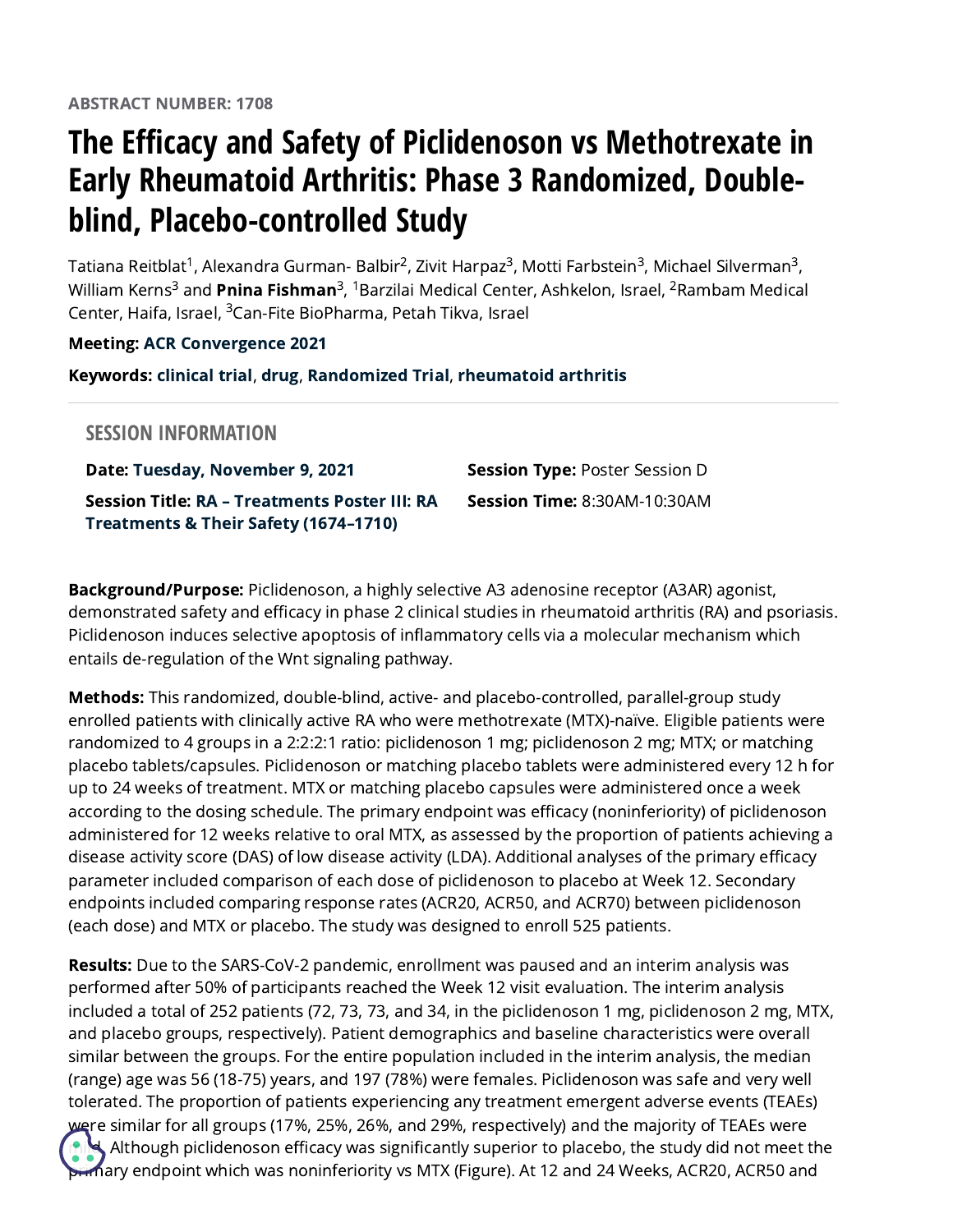ACR70 response rates were overall similar between the piclidenoson 1 mg (which was more effective than the 2 mg dose) and the MTX groups. The clinical benefits of piclidenoson 1 mg (as reflected in the ACR50 and ACR70 response rates) seemed more pronounced after 24 weeks (Table).

Conclusion: Piclidenoson was safe, but did not meet the primary endpoint in the current study; although it was superior to placebo in the DAS-LDA analysis. Since the primary endpoint was not met, the trial was discontinued by the sponsoring company.



Figure.